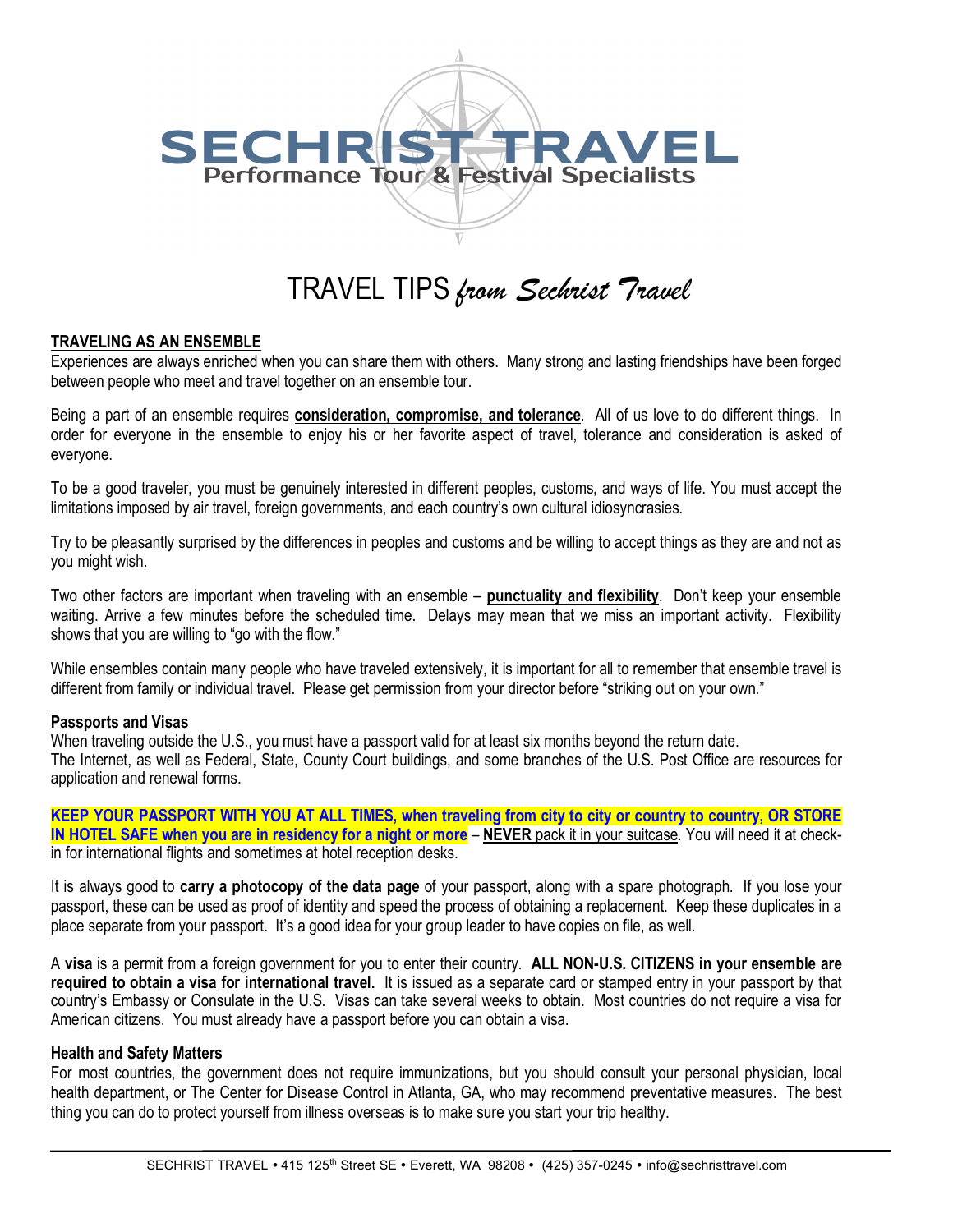Be sure to take along sufficient amounts of any medications you normally use. Prescription drugs must be in the container with the doctor's prescription on it.

As for safety, be wise and **never go anywhere by yourself**. The "buddy system" is a tried and true method. You also have more fun with a friend than by yourself!

Be sure to check with your health insurance company to see if you are covered overseas and what the process is if you find yourself in an emergency situation. Most of the time, you must pay for your medical expenses in full overseas and then are reimbursed once you have returned to the states. Keep all receipts to assure a full reimbursement.

#### **Luggage**

For ease of travel, **you may bring only one full size checked suitcase and one carry-on bag** that will fit in the overhead bin or under the seat. Avoid hanging garment bags. *The best kind of checked baggage has strong wheels!*

#### **REMEMBER –** You may have to carry your luggage up/down stairs. **If you can't lift it, no one else will!**

We suggest that your carry-on luggage include sleepwear, a change of clothing, toiletries, all prescription medications, and your passport.

Current checked baggage allowances: Weight: No more than 50 lbs. Size: Length+width+height should total no more than 62 inches.

Leave room in your luggage for souvenirs you are sure to bring home, or bring along an extra collapsible tote.

When traveling to and from North America, the Transportation Safety Administration recommends you do not lock your checked baggage, unless you have a special lock that only security personnel can access. The TSA may need to open your luggage to complete their security check.

Make sure you have tagged your luggage properly and also placed your contact details *inside* your luggage.

## **Electricity**

Most European countries and the South Pacific use 220-voltage.

You can buy voltage converters and adapter plugs at most travel and luggage stores, or Radio Shack.

## **Country, Voltage, & Plug Type:**

**Voltage: 220**; **Plug Type #2 or B** - This plug has 2 round prongs and is used in most of continental Europe

#### **Phoning Home**

The most convenient way to call the U.S. from Europe is to use your long distance carrier calling card. Contact your long distance carrier before departure from the U.S. to learn the access code for the countries you will visit.

If you are an AT&T customer, here is the procedure to call the U.S. (you can also use your credit card if you are not an AT&T subscriber):

- 1. Dial the AT&T Direct Access Number of the country you're in
- 2. At voice prompt: Dial area code + number
- 3. At tone, enter your AT&T Calling Card number or credit card number

## **AT**&**T Direct Access Numbers:**

| AUSTRIA: 0800-200-288            | FRANCE: 0-800-99-0111   |             | $IATVIA.$ 8000-2288 |
|----------------------------------|-------------------------|-------------|---------------------|
| CZECH REPUBLIC: 00-800-222-55288 | GERMANY: 0-800-225-5288 | <b>NORW</b> | NORWAY: 800-190-11  |
| ESTONIA: 800-12001               | HUNGARY: 06-800-011-11  |             | SPAIN: 900-99-0011  |
| FINLAND: 0-800-11-0015           | ITAI Y 800-172-444      |             | SWEDEN: 020-799-111 |

For example, a call to the city of **New York (MANHATTAN) from Italy** would be dialed as: **800-172-444 + 212 + Local Number**

Wait for a prompt then enter your AT&T Corporate Calling Card Number and 4-digit PIN or Credit Card information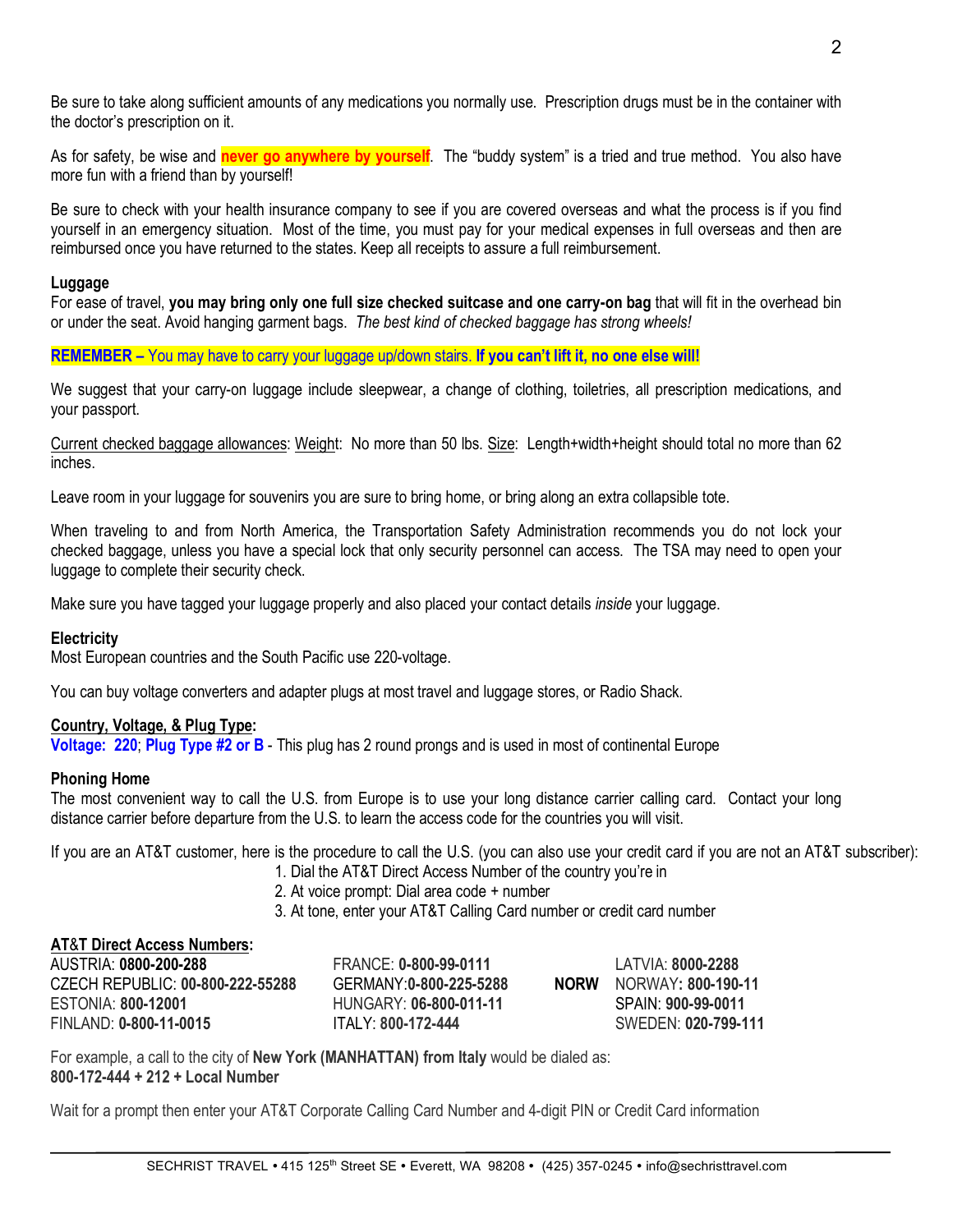## *Smart Tips:* NEVER dial directly from your hotel room without knowing the charges.

You may want to take pre-addresses labels to attach to postcards. Airmail stamps can be purchased in the hotels and can usually be mailed at the hotel's front desk.

# **Money Matters**

Familiarize yourself with the currency of the country you're visiting so you won't be at a complete loss when you arrive. The **EURO** is a common currency in most of continental Europe. Prices are typically quoted with the abbreviation **EUR** or the symbol **€**.

# **International travelers can choose from several different currency options**:

- 1. *Credit Cards and ATM Cards:* One advantage of credit card purchases is that they are exchanged at the interbank rate, which is usually more favorable. It is best to use credit cards for large purchases. A disadvantage of credit card purchases is that if a dispute arises over charges on your card, you do not have much protection overseas. With credit cards and ATM cards, keep the following in mind:
	- a. If your ATM is linked to Cirrus or Plus systems, you can use your ATM card to obtain cash while traveling. Your bank should be able to give you a listing of all ATMs available on your network; and
	- b. Notify your bank that you will be using your card out of the country; ask that they document it in the system or your account may be placed on hold or blocked for security purposes.
- 2. *Traveler's Checks (not recommended by Sechrist Travel):* The only advantage of using traveler's checks is that they are replaceable if lost or stolen.

## **Check www.xe.com for current exchange rates.**

## **ATM's, Traveler's Checks & Cash**

We suggest that you use your credit card at ATM's to get local currency.

**Use ATMs rather than travelers checks:** You will get your cash cheaper and faster using an ATM. Just keep in mind that while ATMs give the best possible rates, they do come with transaction fees. Minimize fees by making fewer and larger withdrawals. Store the cash safely in your money belt.

Throughout Europe, cash machines (ATMs) are the standard way for travelers to get local currency. European ATMs work like your hometown machine and always have English-language instructions. Using your debit card with an ATM takes dollars directly from your bank account at home and gives you that country's cash. You'll pay fees, but you'll still get a better rate than you would for exchanging traveler's checks.

Ideally, use your debit card to take money out of ATMs. You can use a credit card, but you'll typically pay more in fees.

**BEFORE YOU TRAVEL:** Confirm with your bank or credit-card company that your card will work in Europe and alert them that you'll be making withdrawals while traveling — otherwise, they might freeze your card if it detects unusual spending patterns. Some banks automatically block US debit card use in certain countries (including the United Kingdom) to protect against fraud.

ATM transactions, using bank-issued debit cards, come with various fees. Your bank may levy a flat \$2–5 transaction fee each time you use an ATM, and/or may charge a percentage for the currency conversion (1–3 percent); the ATM you use might charge its own fee, too. If your bank charges a flat fee, make fewer visits to the ATM and withdraw larger amounts. (Some major US banks partner with "corresponding" European bank chains, meaning that you can use those ATMs with no fees at all — ask your bank.) Other fees may apply; for all the details, see The Sleaze of Fees, below. These additional expenses can pile up. Quiz your bank to figure out exactly what you'll pay for each withdrawal.

If you use a credit card (rather than a debit card) for ATM transactions, it's technically a "cash advance" rather than a "withdrawal" — and subject to an additional cash-advance fee. The moment you pull cash out of the ATM with a credit card, you're immediately bumped into the high-interest category with your new credit-card debt. If you want to use your credit card for ATM transactions without incurring this interest expense, you may be able to prepay the account — check with your bank.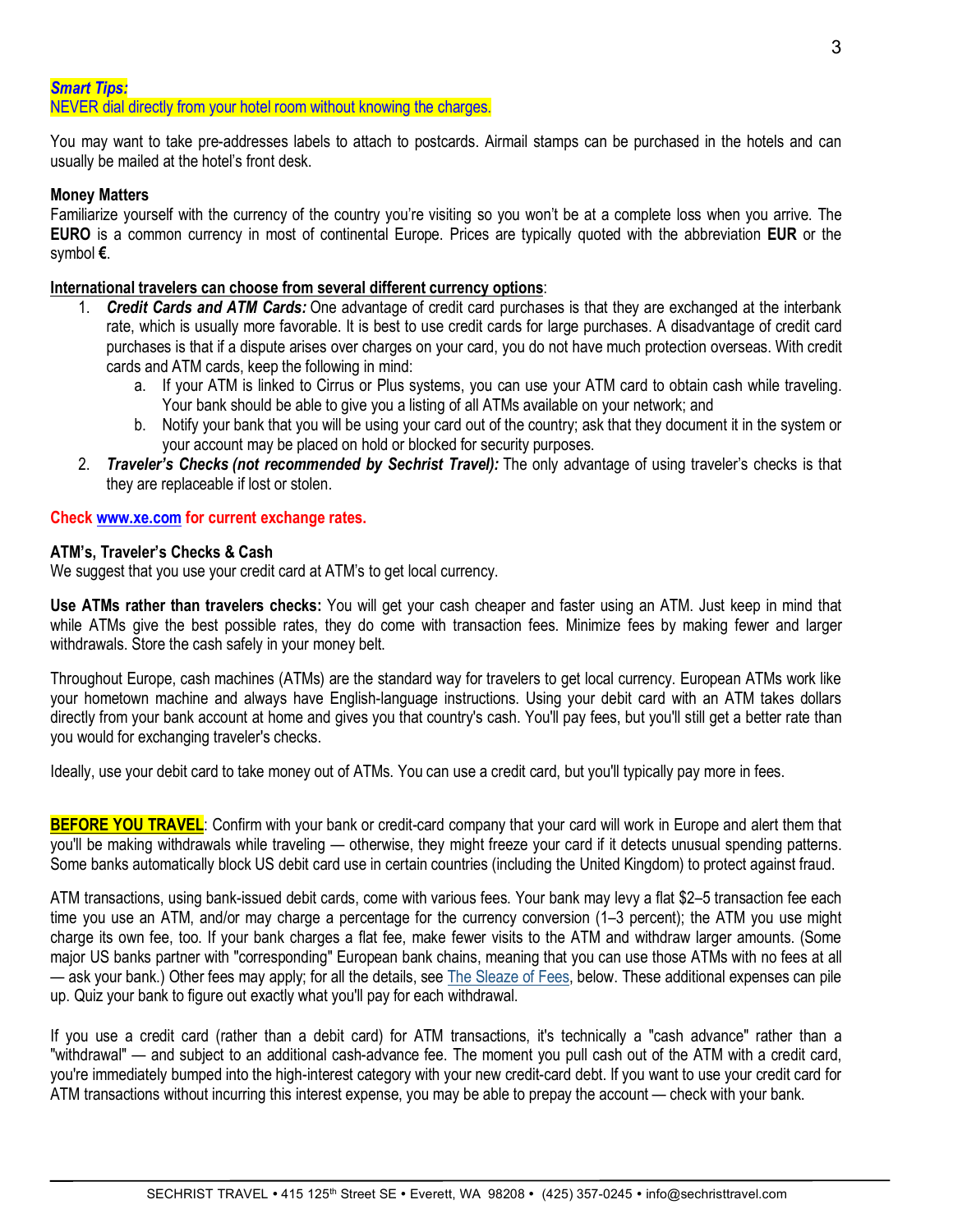Since some European keypads have only numbers, you'll need to know your personal identification number (PIN) by number rather than by letter — derive the numbers from your hometown bank's keypad. A PIN with more than four digits may not be accepted. Plan on being able to withdraw money only from your checking account. You might be able to dip into your savings account or transfer funds between accounts, but don't count on it.

**BRING TWO (2) DIFFERENT DEBIT/CREDIT CARDS** - this provides a backup if one is demagnetized or eaten by a machine. Make sure the validity period of your card won't expire before your trip ends.

It can be helpful to set up online access to your bank accounts. Most banks have secure websites that allow you to check balances, make payments and transfer funds; if you check your account periodically while in Europe, you can also see the exact exchange rate you're getting, and whether the bank is levying any extra unexpected fees.

Ask your bank how much you can withdraw per 24 hours, but be aware that many foreign ATMs have their own limits. If the ATM won't let you withdraw your daily maximum, you'll have to make several smaller withdrawals (and incur extra fees) to get the amount you want. Request a big amount on the small chance you'll get it. If you're lucky and the machine complies, you'll save on fees. If you're denied, try again, requesting a smaller amount. Few ATM receipts list the exchange rate, and some machines don't dispense receipts at all.

In some countries (especially in Eastern Europe), an ATM may give you high-denomination bills, which can be difficult to break. My strategy: Request an odd amount of money from the ATM (such as 2,800 Czech koruna instead of 3,000). If the machine insists on giving you big bills, go immediately to a bank to break them.

If you're looking for an ATM, ask for a *Bankomat* just about everywhere in continential Europe, a *retrait* or *distributeur (de billets)* in France, or a cashpoint in the UK. Many European banks have their ATMs in a small entry lobby, which protects users from snoopers and bad weather. When the bank is closed, the door to this lobby may be locked. In this case, look for a creditcard-size slot next to the door. Simply insert or swipe your debit or credit card in this slot, and the door should automatically open.

Stay away from commercial ATMs that aren't run by banks. These companies, such as Travelex Money Machine, like to stack their machines next to bank ATMs in the hope that travelers will be too confused to notice the difference. The commercial ATMs charge outrageous extra fees — often double the cost of a bank ATM. **Transaction Fees add up!**

## **Tips for Using ATM's**

• *Make sure your credit card is compatible*. Does your bank's ATM card have a Plus, Cirrus, VISA, MasterCard or EuroCard logo?

• *Have the right kind of PIN*. Your PIN should be numeric, not alphanumeric, e.g., "1245," not "ab12."

• *Carry a backup credit card*. If you lose your ATM card or a machine can't read it, your VISA or MasterCard will be a lifesaver. You'll also find a credit card handy if your expenses are higher than planned.

• Credit Union cards DO NOT, as a rule, work in ATM's overseas.

• Be sure to notify your bank and credit card company that you will be traveling abroad so they will not be alarmed by the international access to your account. Leave all unnecessary cards at home.

• American Express offers a TravelFunds card, which can be used just like a credit card, but has a pre-set limit. It can be used at ATM's, as well. It is good for those who want to stay on a pre-determined budget.

## **Tipping Practices**

Your tour price includes all tips, taxes and service charges at the hotels and group restaurants listed in your itinerary. When paying for independent meals in European restaurants, determine if the tip has already been included on the bill. If not, 10%- 15% is a reasonable amount for a tip. Often in France and Germany it is expected that you will round the bill to an even amount in addition to the service charge. **For example, if your bill is €7.43 it is customary to pay €8 TOTAL**.

It is a good idea to check your bill for accuracy before you pay. Sometimes waiters are known to add extra amounts on the bill to make more money! If you are unsure about anything, ask.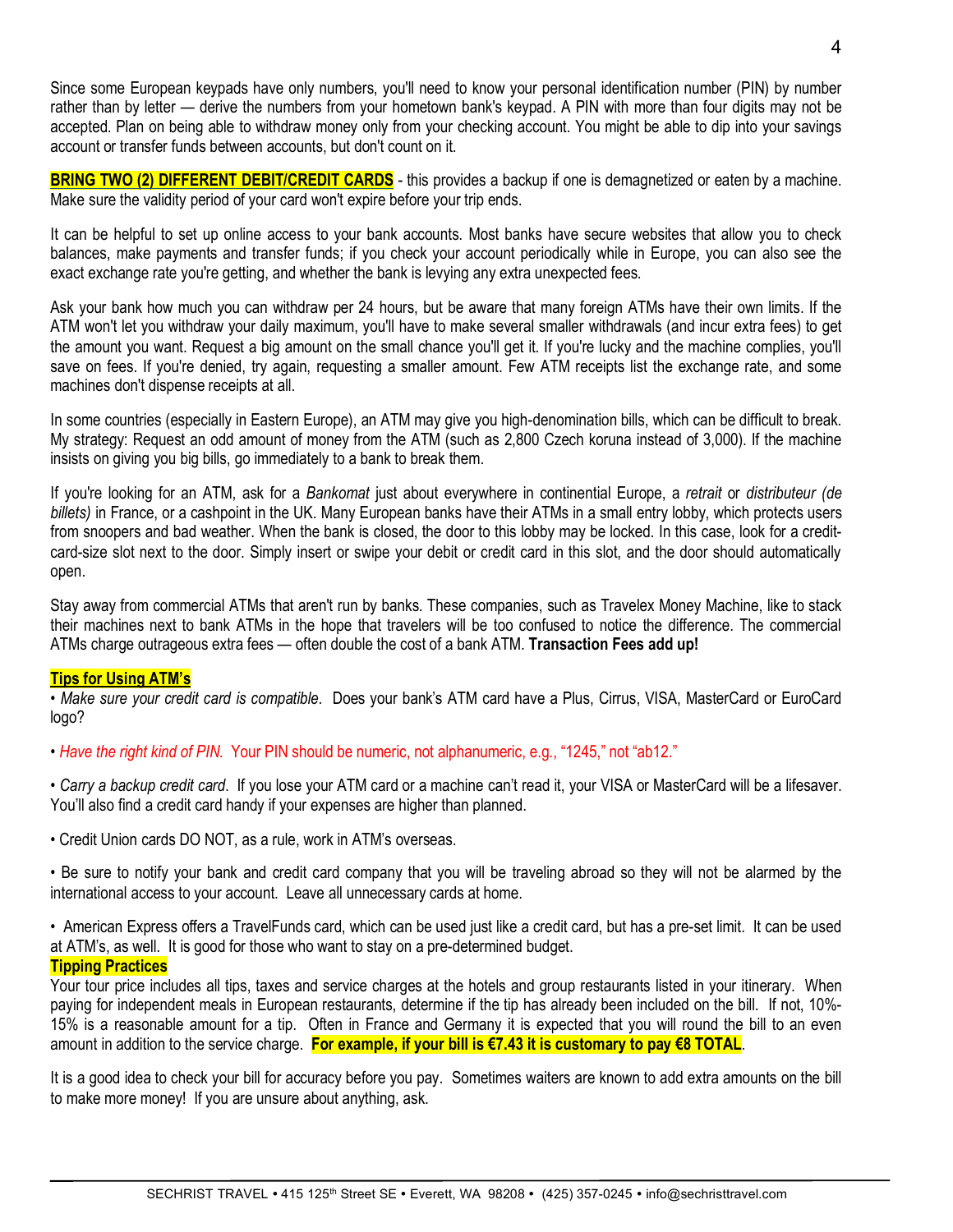How to give a tip varies. Discreet is a good rule – don't make a big deal of it. You can leave it on the table or, especially in Italy, give it to the waiter personally.

It is customary to tip the local professional sightseeing guides €1 per participant upon completion of the tour. It is also customary to tip the coach driver and Tour Director €2.50-€3.50 per day per participant at the end of the tour. These individuals work very hard to ensure that your tour runs as smoothly as possible.

Because the currency looks and feels different than U.S. currency, make sure you are giving what you intend to give. Don't ever feel as though you are rushed when paying. A second look doesn't take very long!

**Don't over-tip:** Only Americans tip 15 to 20 percent in Europe, even tipping when it is already included or not expected. Ask locals (who are customers rather than employees of a restaurant) for advice. Generally, 5 to 10 percent is typical if service is not included.

## **VAT TAX**:

In Europe, a local value-added tax (VAT) is included in most retail prices. If you spend more than a certain amount of money in one store, you are entitled to a refund of the V.A.T. which can range from 9% to 20% of the retail price. You can apply for this refund when you leave the country (or European Union).

When you shop at stores displaying a tax-free-shopping-for-tourists sign and you spend more than the required minimum, obtain the Value Added Tax voucher from the sales representative. Your passport will be required.

The V.A.T. refund will take place at your final departure from the European Union or non-EU country. For example, you must apply for the refund at the airport where you board your transatlantic flight. Alternatively, if you make purchases in Switzerland or another non-EU country, your tax free voucher must be stamped by a customs official when leaving that country. In both cases you must be able to present the purchased goods, the receipts and the V.A.T. voucher to the customs official for verification. Cash refunds can often be made immediately at the airport, or you can receive your money via charge card credit or check.

#### **Reminders for Directors**

- Ø Assign a luggage crew beforehand to load and unload coaches. Some **Coach Drivers** and **Tour Directors are not allowed to load/unload luggage.** This will expedite check-in/check-out and on-time departures.
- $\triangleright$  Assign one or more of your chaperones to take roll before each departure. Devise an efficient way of taking attendance, i.e., chaperone groups, numbers, etc.
- Ø **Remind participants that they must be able to carry their own luggage**.
- $\triangleright$  Advise chaperones of their responsibilities and your expectations of them before the trip by giving guidelines to follow.
- $\triangleright$  They are to help you, not hinder you.
- $\triangleright$  Make copies of all the passports and keep with you.
- $\triangleright$  Be an example for your students be on time, be flexible, and be helpful.
- $\triangleright$  Bring a pitch pipe!

## **A Word About Etiquette**

You can change the perception in other countries that Americans can be loud, entitled, and arrogant. Remember that you are a guest of the countries, hotels, restaurants, and churches we visit. Enjoy being a positive ambassador of your school, state, and country.

Loud and unruly behavior is simply not appropriate or acceptable. We have zero tolerance for room damage or theft. Any items removed from rooms will be given an inflated surcharge and billed to your ensemble.

## **Musical Preparation**

Your rehearsals and concerts are the centerpiece of your tour. To that end, please make every effort to arrive at your destination fully prepared for musical excellence.

For singers, be smart about your physical and vocal health. Minimize loud talking and get a decent amount of quality sleep. **Drink lots of fluids!** We want you to maximize your travel experience, but be mindful that you are sharing this experience with others (especially on the coach and in your rooms!). Be courteous and thoughtful.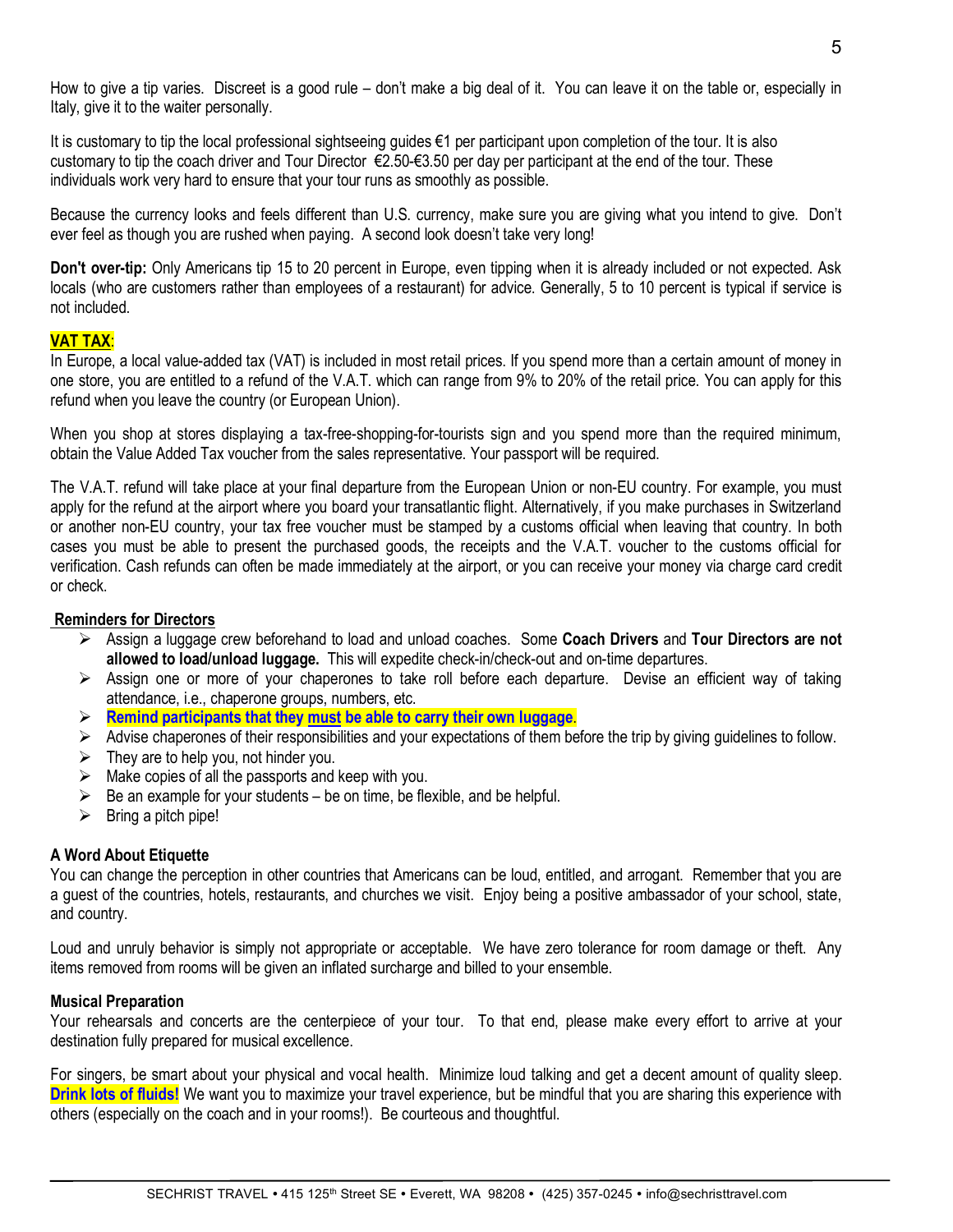#### **Sechrist Travel Representatives (Managers and Escorts)**

Sechrist Travel Tour Manager and Tour Escort will accompany your group during the land portion of your trip. The Tour Manager and Tour Escort serve as an intermediary between suppliers such as hotels, concert venues, coach companies, restaurants, etc. and the group. Typical duties include checking into hotels, reconfirming all scheduled appointments, and handling the financial details associated with the tour. The Tour Manager and Tour Escort will try to resolve all problems that affect the group as a whole. **While being familiar with the countries you are visiting, it is not the function of the escort to be a tour guide.**

Travel and hotel stays in foreign countries may not be as efficient as you are used to. Know that your Sechrist Travel Tour Manager and Tour Escort will take care of you and your arrangements.

#### **Packing & Preparation Tips**

While packing your luggage, itemize your bags' contents and their worth. This will help in case your luggage is lost or stolen.

It is also a good idea to use Ziploc bags for toiletries and other items that may spill.

What you pack depends more on the season than on any particular dress code. **Casual, comfortable clothing and comfortable shoes are essential.**

Plan layered outfits to accommodate temperature changes, i.e., cool mornings and evenings and warm days. Jeans are acceptable for sightseeing and informal dining. Some churches require long pants and covered shoulders.

Couples should split suitcases in two and pack clothes for both in each. If a suitcase is delayed en route, no one is left without clothes. Always put documents, medications, traveler's checks, keys, reading material, and other valuables in your carry-on bag.

Pack travel size facial tissues. They have many uses, including restroom situations where toilet paper may not be available. Moist towelettes or baby wipes are also useful. Don't forget shampoo, soap, and other toiletries in travel sizes.

## **TRAVEL TIP: Take half as many clothes as you think you'll need. You must be able to lift what you bring.**

Be prepared for considerable walking during your tour. Negotiating uneven cobblestone streets, climbing hills for "the view" and touring old castles with no elevators can take a serious toll on the legs and feet. Bring good walking shoes and wear loose, comfortable clothing.

Begin now (**yes, NOW**) to acclimate yourself to walking more. Climb the stairs in your dorm, school, or work. Make a definite plan to walk more every day. Preparation now will help your overseas trip be more enjoyable and not tiring. You want to be your healthiest to take full advantage of everything your tour has to offer.

#### **PACKING TIPS**

The bottom line when traveling: pack only what you need! Keep in mind you'll be toting your own luggage on and off the bus or at the airport, and to and from your hotel. So bring what you need for each day of the trip. On the day of departure, once your luggage is stowed under the motor coach, you will not have access to items until hotel check-in. Therefore, pack any valuables (camera, money, medicine, etc.) and/or a change of clothes in a carry-on bag that you need prior to departure for your first day. Also, on the final day of the trip, you will not be able to access your luggage until you arrive at home as it will be stowed under the motor coach. Pack your valuables, change of clothes, etc. in your carry-on bag as well.

Be prepared for weather extremes, such as rain or wind with cooler than expected temperatures. Check www.accuweather.com to set up a weather advisory that can be sent directly to your email or as an app on your cell phone, and to find out average temperature highs and lows at your destination.

Plan to dress comfortably during the days. It makes sense to bring informal outfits including jeans, shorts, slacks and comfortable walking shoes. All clothing must be clean, neat and modest. Students, your teacher/sponsor may require you to adhere to your school dress code as well. If your group is going to the theater or planning a fine dining experience, include one dressy outfit.

**To sort it all out, see our suggested packing list on the next page.**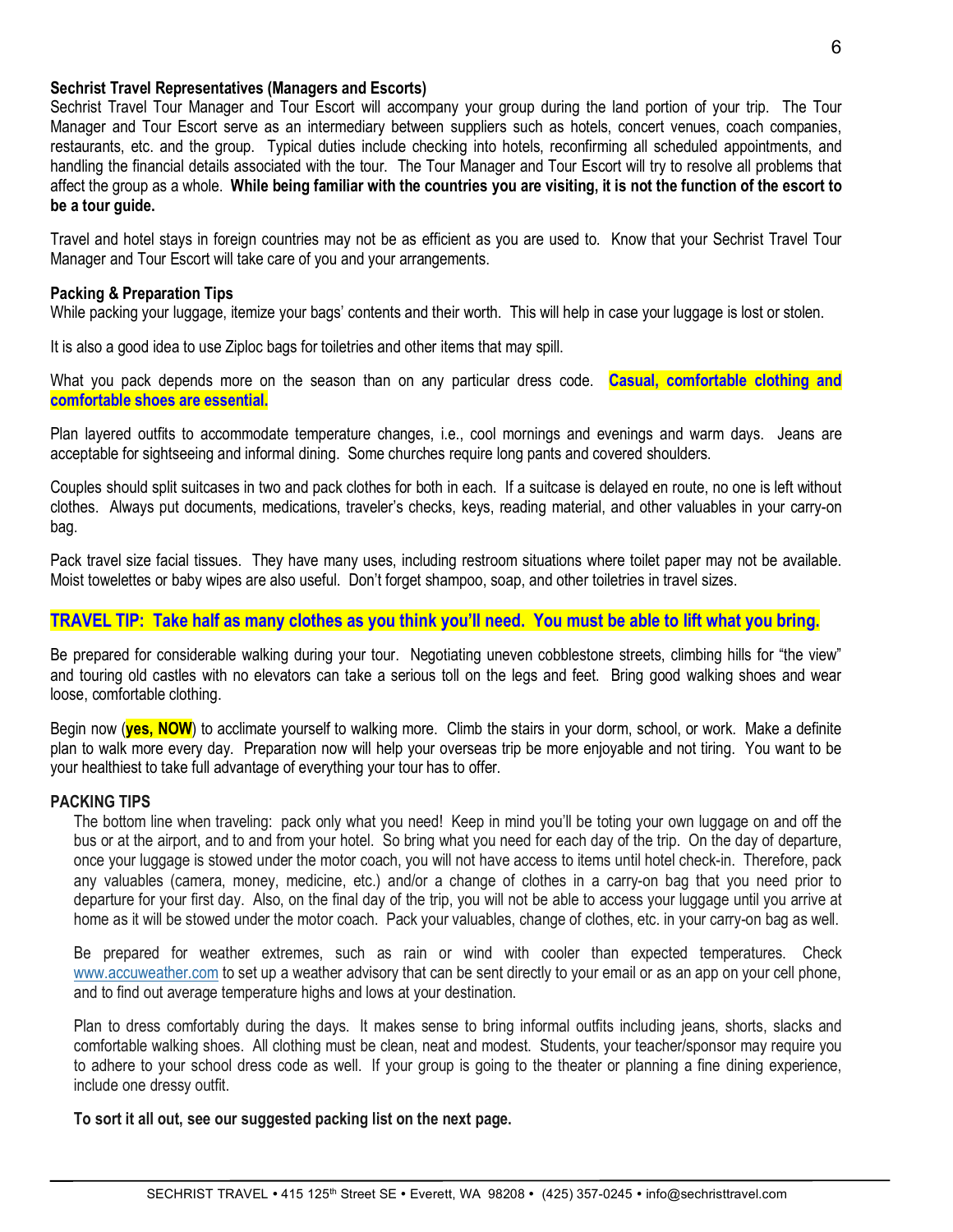# **SUGGESTED PACKING LIST**

**T**here is typically a dress code in churches and museums. Bare shoulders must be covered, not heads. Skirts and dresses must be below the knee. We recommend that women carry large scarves or "sarongs" to wrap around their waist and/or shoulders for entrance into sights and venues. These can easily be stored in bags and carried.

## **Clothing:**

- 1. Comfortable walking shoes and one pair of nicer shoes
- 2. Shirts (short- and long-sleeved)
- 3. Socks
- 4. Underwear
- 5. Shorts/pants/jeans
- 6. Pajamas
- 7. Bathing suit (if applicable)
- 8. Dressier outfit (reserved for a theater night, special night out, fine dining, etc.)
- 9. Raincoat, poncho or umbrella
- 10. Sweater and/or jacket (if applicable)
- 11. Trip tee-shirt or polo (if applicable)
- 12. Laundry bag with plastic liner
- 13. Keep in mind that some religious sites and churches require that shirts cover the shoulders and arms, and do not allow shorts, short skirts or flip-flops.
- 14. Winter-wear (for winter tours): insulated winter coat, scarf, insulated gloves/mittens, stocking hat, insulated socks, thermal long underwear, and sweaters. Please dress in layers!

## **PERFORMERS:**

- 1. Folder, music, instruments, travel music stands (as applicable)
- 2. Concert Attire and accessories (ties, shoes, stole/robe, dark socks, etc.)

#### **Personal Items:**

- 1. Soap
- 2. Deodorant
- 3. Shampoo/conditioner
- 4. Toothbrush/toothpaste
- 5. Hairbrush/comb
- 6. Sunscreen
- 7. Spare set of contact lenses/glasses (if applicable)
- 8. Medication (if needed)

*Special Note: Remember, when flying with carry-on luggage, any liquids including shampoo, conditioner, liquid soap, sunscreen, etc. as well as toothpaste can't be larger than 3 oz. and needs to be placed in one-quart Ziploc bags.*

#### **Other:**

- 1. Spending money & ATM card (if needed)
- 2. Pouch for storing money and passport under clothing (if applicable)
- 3. Cell phone and necessary charging cords, plugs, and plug adaptors
- 4. iPod/MP3, etc.
- 5. Travel sized umbrella
- 6. Pillow/blanket
- 7. Notebook/pencil
- 8. Watch/Travel Alarm Clock
- 9. Book
- 10. Copy of the tour itinerary
- 11. List of important phone numbers, addresses, etc.
- 12. Passport (if applicable)
- 13. Copy of prescriptions (Customs officials in both the U.S. and Canada may want to verify that a container's contents match the label. Therefore, all medication should be carried in its original container.)